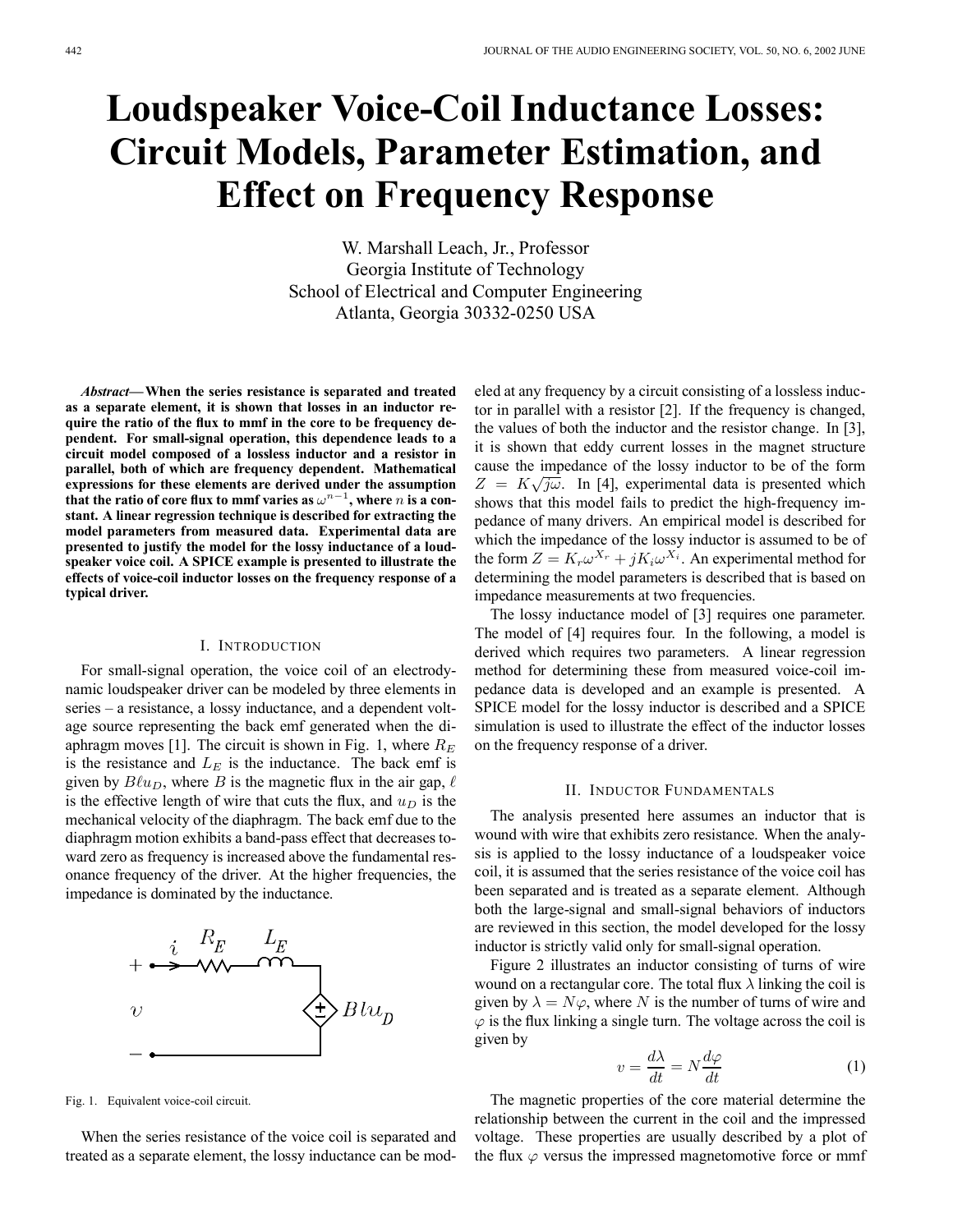

Fig. 2. Inductor consisting of N turns of zero-resistance wire wound on a magnetic core.

given by  $F = Ni$ , where i is the current in the coil. Two such plots are shown in Fig.  $3(a)$ , where it is assumed that the mmf varies sinusoidally with time and has a mean value of zero. The arrows indicate the direction of motion around the curves as time increases. Curve 1 assumes the core material is linear. In this case, the curve is an ellipse. For a lossless core, the ellipse degenerates into a straight line. All magnetic materials exhibit a nonlinearity that causes the flux to exhibit a saturation effect as the impressed mmf is increased above some value. Such a plot is shown in curve 2, where the flux is assumed to saturate at 1/2 of the peak value in curve 1. The curves are often referred to as hysteresis loops.



Fig. 3. (a) Plots of flux versus mmf. (b) Plots of mmf versus flux.

The curves in Fig. 3(a) assume that the mmf is the independent variable. Because  $F = Ni$ , it follows that the curves are plotted for a current source excitation. If a sinusoidal voltage is impressed across the coil, it follows from Eq. (1) that the flux linking each turn is determined by the voltage. Thus the flux is the independent variable for a voltage source excitation. In this case, the plots of F versus  $\varphi$  are shown in Fig. 3(b). Curve 1 for a linear core material remains an ellipse. However, curve 2 for a core material that exhibits flux saturation effects shows a rapidly increasing mmf as the flux is increased. For the assumed flux saturation factor of  $1/2$ , the peak value of the mmf is twice the peak value in curve 1.

Figure 4 illustrates the voltage, flux, and current waveforms for a sinusoidal voltage impressed across the coil. The current  $i_1$  is for the linear core. The flux lags the impressed voltage by  $90^\circ$ . The current lags the voltage by less than  $90^\circ$ , increasing to  $90^{\circ}$  for a lossless core. The current  $i_2$  is for the nonlinear core. The current waveform is no longer sinusoidal. It exhibits a peak value that is higher by a factor of 2. An increase in the applied voltage causes this peak to increase rapidly, causing the inductor to approach a short circuit as the core saturates.



Fig. 4. Plots of voltage v, flux  $\varphi$ , current  $i_1$  for the linear core, and current  $i_2$ for the nonlinear core versus time.

In the following, a linear magnetic material is assumed. Otherwise, the definition of inductance would be impossible and phasor analyses would be precluded. For a linear core, the phasor form of Eq. (1) is

$$
V = j\omega N\varphi = j2\pi fN\varphi \tag{2}
$$

where  $\omega = 2\pi f$  is the radian frequency. For |V| a constant, it can be seen that  $|\varphi|$  is inversely proportional to the product  $f \times N$ . It follows that any effects of core saturation are reduced if the frequency of the impressed voltage is increased or if the number of turns of wire is increased. This result plays an important role in transformer design if core saturation problems are to be avoided. The lower the frequency of operation, the more turns of wire must be used, causing low-frequency transformers to be larger than high-frequency counterparts. It also explains why a "step-down" transformer cannot be used in reverse, i.e. with the primary and secondary reversed.

For a linear magnetic material, a sinusoidal voltage impressed across the coil results in sinusoidal current, flux, and mmf. Let the flux and mmf be given by

$$
\varphi(t) = \varphi_1 \cos \omega t = \text{Re} \left[ \varphi_1 \exp(j\omega t) \right] \tag{3}
$$

$$
F(t) = F_1 \cos(\omega t + \theta) = \text{Re}[F_1 \exp(j\theta) \exp(j\omega t)] \quad (4)
$$

where  $\theta$  is the angle by which the mmf leads the flux, or alternately the angle by which the flux lags the mmf. In general,  $\theta$  is a function of the frequency  $\omega$ . The corresponding voltage and current are given by

$$
v(t) = N \frac{d\varphi(t)}{dt}
$$
  
=  $-\omega N \varphi_1 \sin \omega t$   
= Re [j\omega N \varphi\_1 exp (j\omega t)] (5)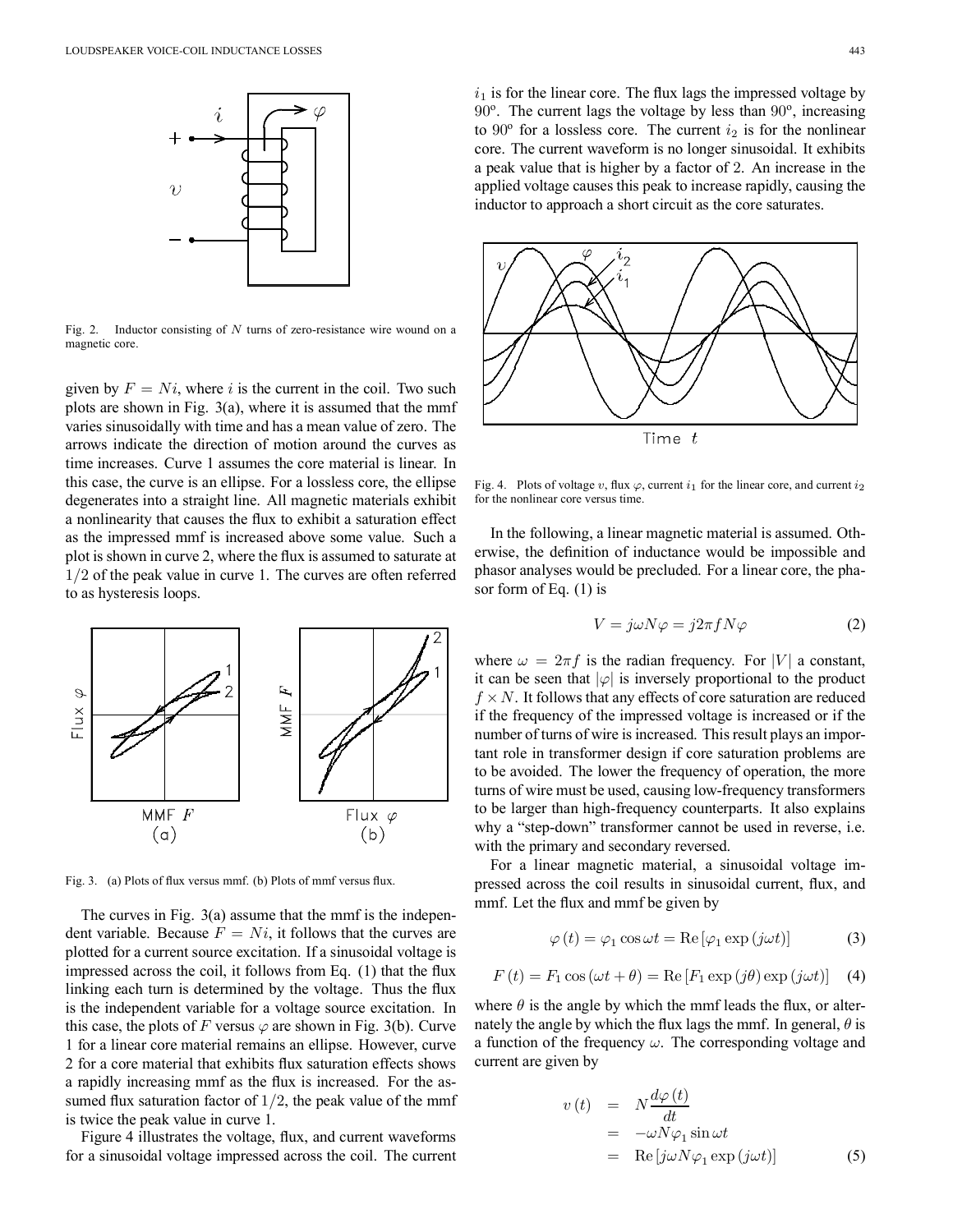$$
i(t) = \frac{1}{N} F(t)
$$
  
=  $\frac{F_1}{N} \cos(\omega t + \theta)$   
=  $\text{Re}\left[\frac{F_1}{N} \exp(j\theta) \exp(j\omega t)\right]$  (6)

It follows that the phasor voltage and current, respectively, are given by

$$
V = j\omega N\varphi_1 \tag{7}
$$

$$
I = \frac{F_1}{N} \exp\left(j\theta\right) = \frac{F_1}{N} \left(\cos\theta + j\sin\theta\right) \tag{8}
$$

For a constant impressed voltage, the current in the coil is proportional to the admittance  $Y(i\omega)$  given by

$$
Y(j\omega) = \frac{I}{V}
$$
  
= 
$$
\frac{F_1}{j\omega N^2 \varphi_1} \exp(j\theta)
$$
  
= 
$$
\frac{F_1}{N^2 \varphi_1} \left(\frac{\sin \theta}{\omega} - j \frac{\cos \theta}{\omega}\right)
$$
 (9)

It follows that the equivalent circuit of the inductor can be represented as a parallel resistor and inductor given by

$$
R = \frac{\omega N^2 \varphi_1}{F_1 \sin \theta} \tag{10}
$$

$$
L = \frac{N^2 \varphi_1}{F_1 \cos \theta} \tag{11}
$$

Because  $R$  and  $L$  must be positive, it can be seen that the angle  $\theta$  must satisfy the condition  $0 \le \theta \le 90^{\circ}$ . These equations are used in the following as the basis for the circuit model for the lossy inductance of a loudspeaker voice coil. The key in the development of the model is the frequency dependence of the ratio of flux to mmf in the core, i.e. in the frequency dependence of  $\varphi_1/F_1$ .

# III. THE LOSSY INDUCTOR MODEL

The author teaches a senior elective audio engineering course at Georgia Tech where students are required to bring a loudspeaker driver into the laboratory and measure its small-signal parameters. After the acquisition of equipment that provided the capability of making detailed automated measurements of voice-coil impedance at high frequencies, it was noticed that the phase of the impedance of drivers approached a constant at high frequencies after the series resistance of the coil and the motional impedance term are subtracted. For a lossless voicecoil inductance, this phase should be  $90^\circ$ . However, experimentally observed values were usually in the  $60^{\circ}$  to  $70^{\circ}$  range. By coincidence, it was observed that the phase could be predicted from the slope of the log-log plot of the magnitude of the impedance versus frequency. This slope, when multiplied by  $90^{\circ}$ , predicted the phase. This interesting and puzzling relationship was explained when the author remembered Bode's gain-phase integral [5] from an undergraduate course in control systems. This ingenious integral is the basis of the lossy inductor model that is described in this section.

By Eq. (9), the admittance of the lossy inductor has a magnitude and phase given by

$$
|Y(j\omega)| = \sqrt{Y(j\omega)Y^*(j\omega)} = \frac{F_1}{\omega N^2 \varphi_1} \tag{12}
$$

$$
\beta = \arg [Y (j\omega)]
$$
  
=  $\tan^{-1} \left\{ \frac{\text{Im} [Y (j\omega)]}{\text{Re} [Y (j\omega)]} \right\}$   
=  $\theta - \frac{\pi}{2}$  (13)

If the ratio of  $\varphi_1$  to  $F_1$  is independent of frequency, it can be seen that  $|Y(j\omega)|$  is inversely proportional to  $\omega$ . In this case, the slope of the plot of ln |Y (j $\omega$ )| versus ln ( $\omega$ ) is -1.

Because there is no evidence that a two-terminal passive lumped element network can have an admittance or impedance transfer function that is not minimum phase, it will be assumed here that  $Y(j\omega)$  represents a minimum-phase transfer function. In this case, the phase  $\beta$  is related to the magnitude by Bode's gain-phase integral

$$
\beta = \frac{1}{\pi} \int_{-\infty}^{\infty} \frac{d\alpha}{du} \ln\left(\coth\left|\frac{u}{2}\right|\right) du \tag{14}
$$

where  $\alpha = \ln |Y(j\omega)|$  and  $u = \ln (\omega)$ . For the case  $\varphi_1/F_1 =$ a constant,  $|Y(j\omega)| \propto 1/\omega$  in Eq. (12), and it follows that  $d\alpha/du = -1$ . In this case, Bode's integral predicts  $\beta = -\pi/2$ , where the relation

$$
\int_{-\infty}^{\infty} \ln\left(\coth\left|\frac{u}{2}\right|\right) du = \frac{\pi^2}{2} \tag{15}
$$

has been used. By Eq. (13),  $\beta = -\pi/2$  results in  $\theta = 0$ . Thus by Eqs. (10) and (11),  $R$  is an open circuit and  $L$  is a constant. In this case, the inductor is lossless. It follows that losses require the ratio of flux to mmf to be frequency dependent.

For a lossy inductor, the most general model for the frequency dependence of the ratio of flux to mmf is a power series in  $\omega$ . To model an impedance which has a phase that is independent of frequency, it follows from Bode's integral that the power series must have only one term. It is assumed here that  $\varphi_1/F_1 = K\omega^{n-1}/N^2$ , where *n* and *K* are constants. It has been observed that this choice leads to excellent agreement with experimental data and an example is presented in the following which illustrates this. In this case, it follows from Eq. (12) that  $|Y(j\omega)| = 1/(K\omega^n)$  so that  $d\alpha/du = -n$  and Bode's integral predicts  $\beta = -n\pi/2$ . By Eq. (13), this results in  $\theta = (1 - n) \pi/2$ . Thus, Eq. (9) for Y (jw) can be written

$$
Y(j\omega) = \frac{1}{j\omega K \omega^{n-1}} \exp\left[j\frac{(1-n)\pi}{2}\right]
$$

$$
= \frac{1}{(j\omega)^n K}
$$

$$
= \frac{1}{K\omega^n} \left[\cos\left(\frac{n\pi}{2}\right) - j\sin\left(\frac{n\pi}{2}\right)\right] \quad (16)
$$

It follows that the equivalent circuit of the inductor consists of a parallel resistor  $R_p$  and inductor  $L_p$  given by

$$
R_p = \frac{K\omega^n}{\cos\left(n\pi/2\right)}\tag{17}
$$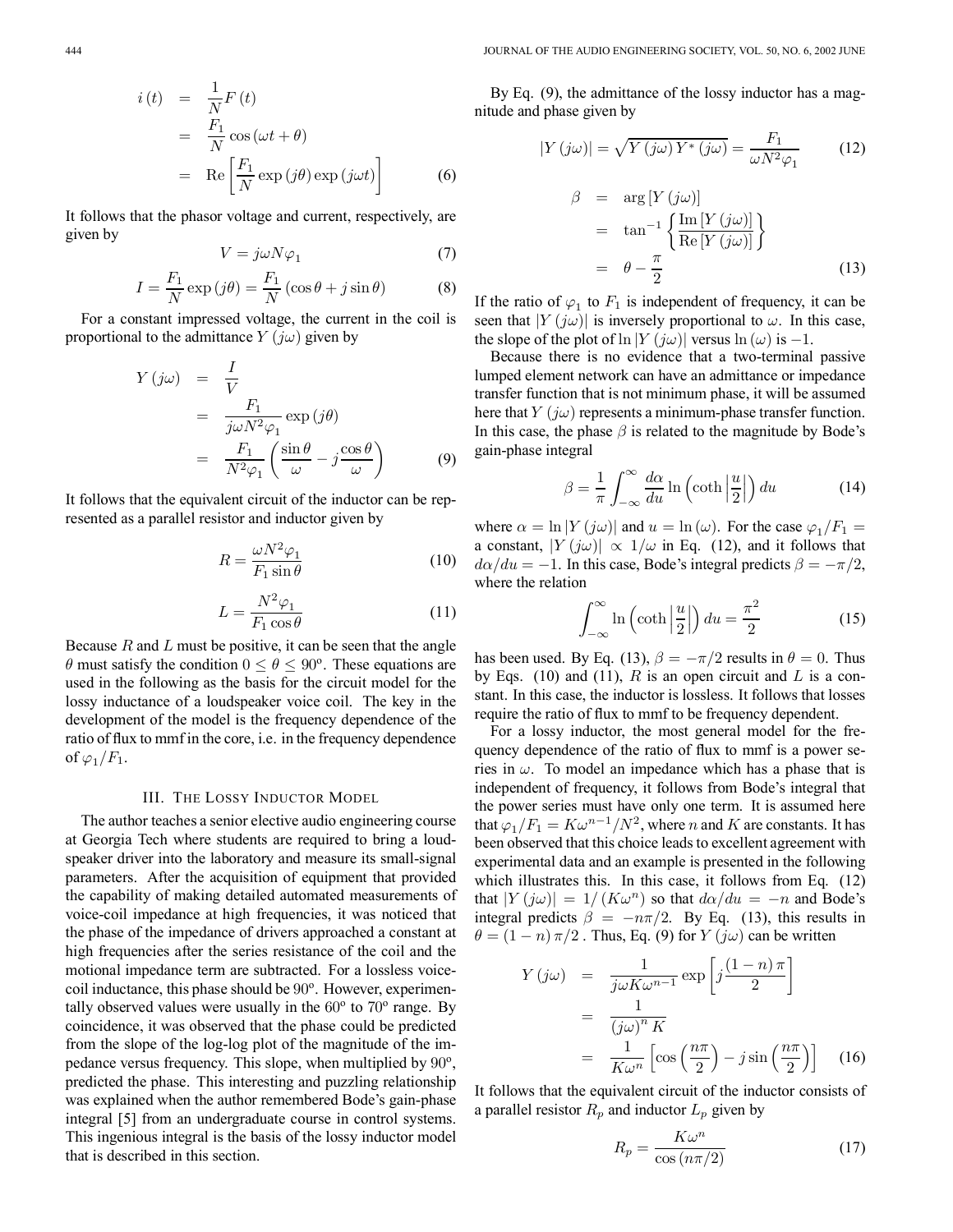$$
L_p = \frac{K\omega^{n-1}}{\sin\left(\frac{n\pi}{2}\right)}\tag{18}
$$

For both  $R_p$  and  $L_p$  to be positive, n must satisfy  $0 \le n \le 1$ . For  $n = 1$ ,  $R_p = \infty$  and  $L_p$  is independent of  $\omega$ . For  $n = 0$ ,  $L_p = \infty$  and  $R_p$  is independent of  $\omega$ . It can be concluded that the losses increase as  $n$  decreases, causing the inductor to change from a lossless inductor into a resistor as  $n$  decreases from 1 to 0. The equivalent circuit of the inductor is shown in Fig. 5(a).



Fig. 5. Equivalent circuits of the lossy inductor. (a) Parallel model. (b) Series model.

From Eq. (9), it follows that the impedance of the lossy inductor is given by

$$
Z(j\omega) = \frac{1}{Y(j\omega)}
$$
  
=  $K(j\omega)^n$   
=  $K\omega^n \left[\cos\left(\frac{n\pi}{2}\right) + j\sin\left(\frac{n\pi}{2}\right)\right]$  (19)

Thus the equivalent circuit can also be represented by a series resistor  $R_s$  and inductor  $L_s$  given by

$$
R_s = K\omega^n \cos\left(\frac{n\pi}{2}\right) \tag{20}
$$

$$
L_s = K\omega^{n-1} \sin\left(\frac{n\pi}{2}\right) \tag{21}
$$

For  $n = 1$ ,  $R_s = 0$  and  $L_s$  is independent of  $\omega$ . For  $n = 0$ ,  $L_s = 0$  and  $R_s$  is independent of  $\omega$ . The series equivalent circuit of the inductor is shown in Fig. 5(b). For  $n = 1/2$ , the expression for  $Z(j\omega)$  reduces to the one derived in [3]. For this case, the real and imaginary parts of  $Z(i\omega)$  are equal and vary as  $\sqrt{\omega}$ .

For a sinusoidal flux having a peak amplitude  $\varphi_1$ , the peak amplitude of the impressed voltage is  $\omega N \varphi_1$ . The average power dissipated in the inductor is thus given by

$$
P = \frac{(\omega N \varphi_1)^2}{2R_p}
$$
  
= 
$$
\frac{(N\varphi_1)^2 \cos(n\pi/2)}{2K} \omega^{2-n}
$$
 (22)

As an example, Fig. 6 shows a log-log plot of experimental transformer core loss data given in [6] for losses in laminated silicon steel for a constant impressed flux at four frequencies. The straight line approximation to the data has a slope of 1.24. For this case, it follows that  $n = 2 - 1.24 = 0.76$ . Although the range of frequencies for the data was much lower than the range of interest in loudspeaker drivers, this value of  $n$  is close to values observed by the author for some drivers. In particular, it corresponds exactly to the value measured for one sample of an 18 inch JBL model 2241H Professional Series driver.



Fig. 6. Plot of  $log(P)$  versus  $log(f)$  for experimental transformer core loss data presented in [6].

Although the parallel model corresponds to the traditional model for a lossy inductor, the series and parallel models are equivalent. The parameters  $K$  and  $n$  for a driver can be obtained from measured voice-coil impedance or admittance data. The method described in the following uses impedance data.

#### IV. INDUCTOR PARAMETER ESTIMATION

In general, the voice-coil impedance of a driver on an infinite baffle can be written [7]

$$
Z_{VC}(s) = R_E + Z_L(s) + \frac{R_{ES} (1/Q_{MS}) (s/\omega_S)}{(s/\omega_S)^2 + (1/Q_{MS}) (s/\omega_S) + 1}
$$
(23)

where  $s = j\omega$ ,  $R_E$  is the voice-coil resistance,  $Z_L(s)$  is the impedance of the lossy inductor,  $\omega_S$  is the fundamental resonance frequency of the driver,  $Q_{MS}$  is its mechanical quality factor, and  $R_{ES}$  is the amount by which the impedance peaks up at resonance. The procedure described in the following for determining n and K assumes that  $R_E$ ,  $R_{ES}$ ,  $\omega_S$ , and  $Q_{MS}$ are known.

It follows from Eq. (23) that the lossy inductor impedance  $Z_L$  ( $j\omega$ ) can be written

$$
Z_L(j\omega) = Z_{VC}(j\omega) - R_E
$$

$$
- \frac{R_{ES} (1/Q_{MS}) (j\omega/\omega_S)}{(j\omega/\omega_S)^2 + (1/Q_{MS}) (j\omega/\omega_S) + 1}
$$
(24)

The natural logarithms of  $Z_L$  (j $\omega$ ) and the model impedance  $Z(j\omega)$  given by Eq. (19), respectively, are given by

$$
\ln\left[Z_L\left(j\omega\right)\right] = \ln\left|Z_L\left(j\omega\right)\right| + j\arg\left[Z_L\left(j\omega\right)\right] \tag{25}
$$

$$
\ln\left[Z\left(j\omega\right)\right] = \ln\left(K\right) + n\ln\left(\omega\right) + j\frac{n\pi}{2} \tag{26}
$$

If  $\ln[Z_L(j\omega)]$  is known over a band of frequencies for a particular driver and the parameters  $n$  and  $K$  can be determined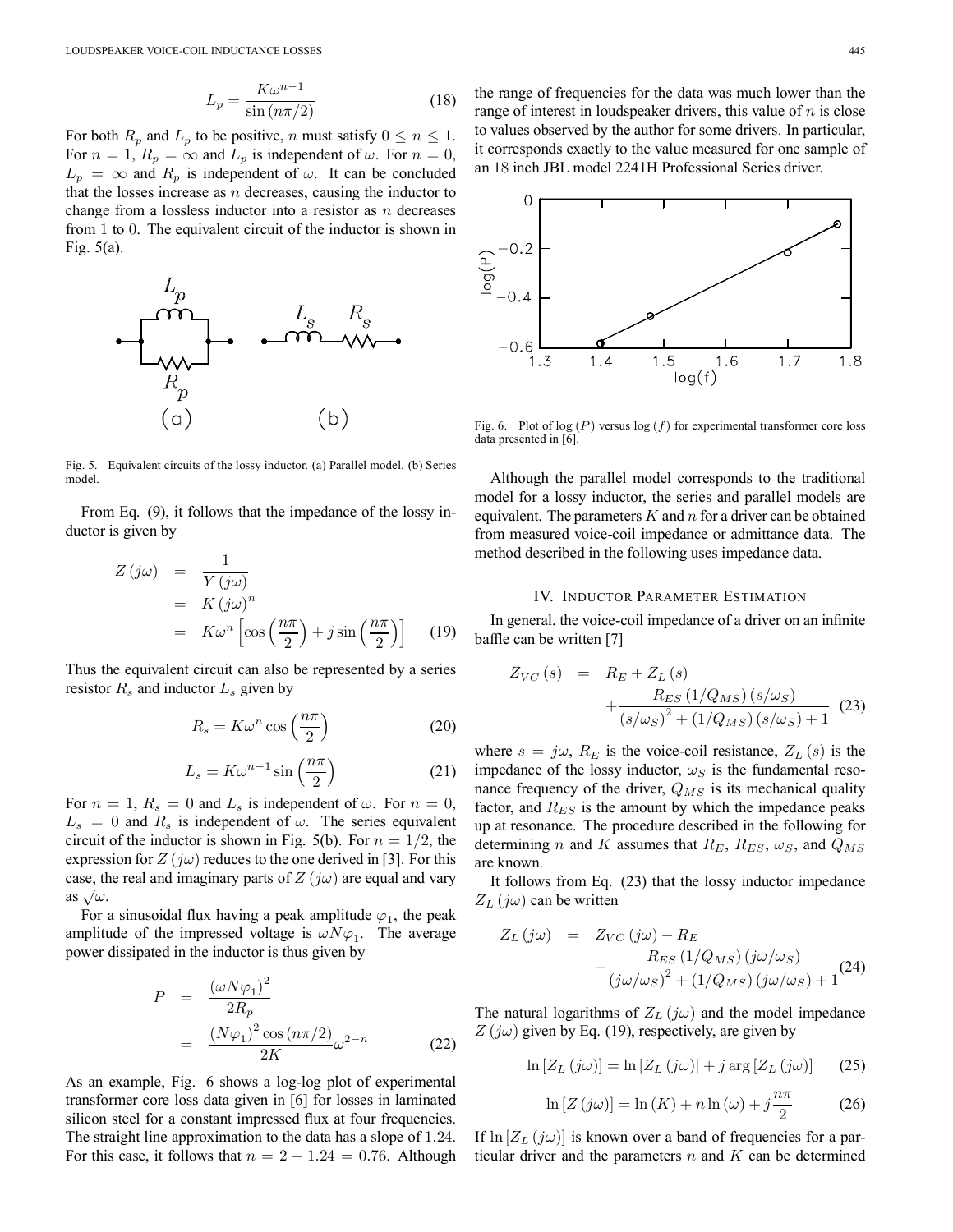Let  $Z_{VC}$  (jω) be measured at a set of N frequencies and the value of  $Z_L(j\omega)$  calculated for each. An error function  $\epsilon$  can be defined as follows:

$$
\epsilon = \sum_{i} \left| \ln \left[ Z \left( j \omega_{i} \right) \right] - \ln \left[ Z_{L} \left( j \omega_{i} \right) \right] \right|^{2}
$$
\n
$$
= \sum_{i} \left\{ \left[ \ln \left( K \right) + n \ln \left( \omega_{i} \right) - \ln \left| Z_{L} \left( j \omega_{i} \right) \right| \right]^{2} + \left[ \frac{n \pi}{2} - \arg \left[ Z_{L} \left( j \omega_{i} \right) \right] \right]^{2} \right\} \tag{27}
$$

For minimum error between the measured impedance and the model impedance, the conditions  $\partial \epsilon / \partial n = 0$  and  $\partial \epsilon/\partial \ln(K)$  = 0 must hold. These conditions lead to the solutions

$$
n = \frac{1}{\Delta} \left[ \sum_{i} \ln |Z_L(j\omega_i)| \ln (\omega_i) - \frac{1}{N} \sum_{i} \ln |Z_L(j\omega_i)| \times \sum_{i} \ln (\omega_i) + \frac{\pi}{2} \sum_{i} \arg [Z_L(j\omega_i)] \right]
$$
(28)

$$
\ln(K) = \frac{1}{N} \left[ \sum_{i} \ln |Z_L(j\omega_i)| - n \sum_{i} \ln(\omega_i) \right]
$$
 (29)

where  $\Delta$  is given by

$$
\Delta = \sum_{i} \left[ \ln \left( \omega_{i} \right) \right]^{2} - \frac{1}{N} \left[ \sum_{i} \ln \left( \omega_{i} \right) \right]^{2} + N \left( \frac{\pi}{2} \right)^{2} \quad (30)
$$

When these equations are satisfied, the curves of the magnitude and phase of the model impedance  $Z(j\omega)$  fit those of the measured impedance  $Z_L$  (jw) in a minimum mean-squared error sense. Note that the error is simultaneously minimized for a log-log plot of  $|Z_L(j\omega)|$  and a linear-log plot of the phase of  $Z_L$  (jω). The above equations are used in the following section to illustrate an application of the lossy inductor model to an example driver.

# V. A NUMERICAL EXAMPLE

The driver selected for this example is the Eminence model 10290. This is a 10 inch driver having a 38 ounce magnet and an accordion suspension. Its measured parameters are  $R_E = 5.08$  $\Omega$ ,  $f_S = 35.2$  Hz,  $R_{ES} = 32.0 \Omega$ , and  $Q_{MS} = 2.80$ . Fig. 7 shows plots of the measured values of Re  $[Z_{VC}(j\omega) - R_E]$ and the calculated values of Re  $[Z_L(j\omega)]$  defined in Eq. (24). Fig. 8 shows corresponding plots of Im  $[Z_{VC} (j\omega) - R_E]$  and Im  $[Z_L(j\omega)]$ . In the region around the resonance frequency, some ripple in the curves for  $Z_L(j\omega)$  is evident. While some of this can be attributed to random measurement errors and loss of precision when close numbers are subtracted, a major cause is probably the somewhat crude model for  $Z_{VC}$  (jw) in Eq. (23) used to calculate  $Z_L(j\omega)$ . For example,  $R_{ES}$  is not a constant, in general. In addition, suspension creep most likely affects the fit of the model impedance around resonance. Also frequency dependence of the suspension compliance and resistance make it difficult to estimate or even define a precise resonance frequency.



Fig. 7. Linear-log plots of Re  $[Z_{VC} (j2\pi f) - R_E]$  (circles) and  $\text{Re}\left[Z_L\left(j2\pi f\right)\right]$  (boxes) versus frequency.



Fig. 8. Linear-log plots of Im  $[Z_{VC} (j2\pi f) - R_E]$  (circles) and  $Im[Z_L(j2\pi f)]$  (boxes) versus frequency.

The frequency range chosen for determination of n and K from the measured data was the range from 2 kHz to 20 kHz. This region was chosen to minimize the effect on the calculations of a "jog" in the measured phase below 2 kHz. There were 21 measurement points in the range. With the assistance of Mathcad, the values obtained from Eqs. (28) through (30) were  $n = 0.688$  and  $K = 0.0235$ . Figs. 9 and 10 show the measured magnitude and phase of the impedance  $Z_L(j\omega)$  in this range plotted as circles and those calculated from Eq. (19) plotted as solid lines. The magnitude approximation shows excellent agreement with the measured values. The measured phase values exhibit a slight ripple about the calculated value of  $62^\circ$ , some of which is likely a remnant of the "jog" in the phase below 2 kHz. The rms phase deviation is  $0.66^{\circ}$ , or just over  $1\%$ , a figure which statistically indicates excellent agreement.

Figures 11 and 12 show the magnitude and phase of the measured impedance and the magnitude and phase predicted by Eq. (23) for the frequency range from 15 Hz to 20 kHz. The measured values are plotted as circles and the calculated values as solid lines. The figures show excellent agreement between the measured values and the values predicted by the model equa-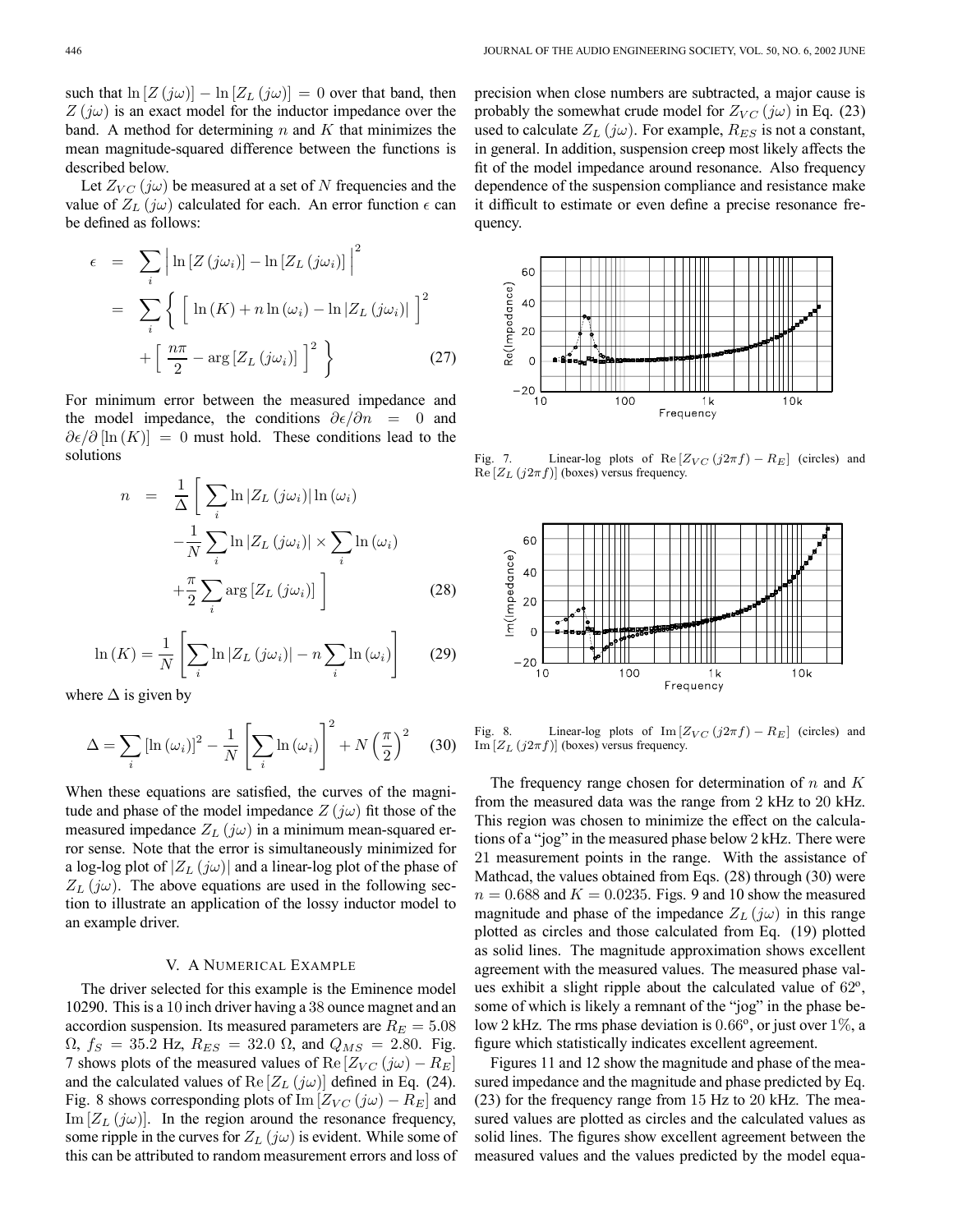

Fig. 9. Log-log plots of the calculated  $|Z_L|$  (circles) and the approximating function (solid line) versus frequency for the range 2 kHz to 20 kHz.



Fig. 10. Linear-log plots of the calculated phase of  $Z_L$  (circles) and the approximating function (solid line) versus frequency for the range 2 kHz to 20 kHz.

tions. Indeed, examination of the figures shows better agreement in the high-frequency range where the impedance of the inductor dominates. Examination of Fig. 12 shows a rising asymptotic behavior in the high-frequency phase whereas Fig. (10) exhibits a constant phase. This difference is caused by the phase of the motional impedance of the voice-coil, which is subtracted out in Fig. 10. Above the fundamental resonance frequency, the phase of the motional impedance is negative, approaching zero as frequency is increased, thus causing the rising behavior in the high-frequency phase in Fig. 12. The latter figure shows the "jog" in the phase between 1.4 and 1.6 kHz which is not shown in Fig. 10. This is because the points chosen for Fig. 10 were in the range from 2 kHz to 20 kHz.

The author has had a great deal of experience with student projects involving loudspeaker measurements and has found the lossy inductor model described here to give excellent results. It is felt that the "jog" in the phase in Fig. 12 between 1.4 and 1.6 kHz was due to a resonance effect in the diaphragm and that it was responsible for the slight ripple observed in Fig. 10. The experimental data shown here were measured with a MLSSA analyzer. A repeat of the measurements with an Audio Precision System II analyzer showed an almost identical behavior. Similar "jogs" in the measured phase have been observed with many drivers. Indeed, some drivers exhibit multiple "jogs" in



Fig. 11. Linear-log plots of the measured  $|Z_{VC}|$  (circles) and the approximating function (solid line) versus frequency.



Fig. 12. Linear-log plots of the measured phase of  $Z_{VC}$  (circles) and the approximating function (solid line) versus frequency.

the phase response, some of which are pronounced.

### VI. A SPICE MODEL AND SIMULAT ION EXAMPLE

A SPICE model for the lossy inductor is described in this section and a simulation of a closed-box woofer system is presented to illustrate the effect of the inductor losses on the frequency response of a driver. Fundamentals of SPICE simulations of loudspeaker systems are covered in [1] and [8]. Fig. 13 shows a voltage controlled current source connected between nodes labeled N1 and N2. If the current through the source is equal to the voltage across it divided by the impedance of the lossy inductor given by Eq. (19), then the source simulates the inductor. The analog behavioral modeling feature of *PSpice* can be used to implement this operation with the line

GZE N1 N2 LAPLACE  $\{V(N1,N2)\}=\{1/(K*PWR(S,n))\}$ where numerical values must be used for  $K$  and  $n$ .



Fig. 13. SPICE model for the lossy inductor.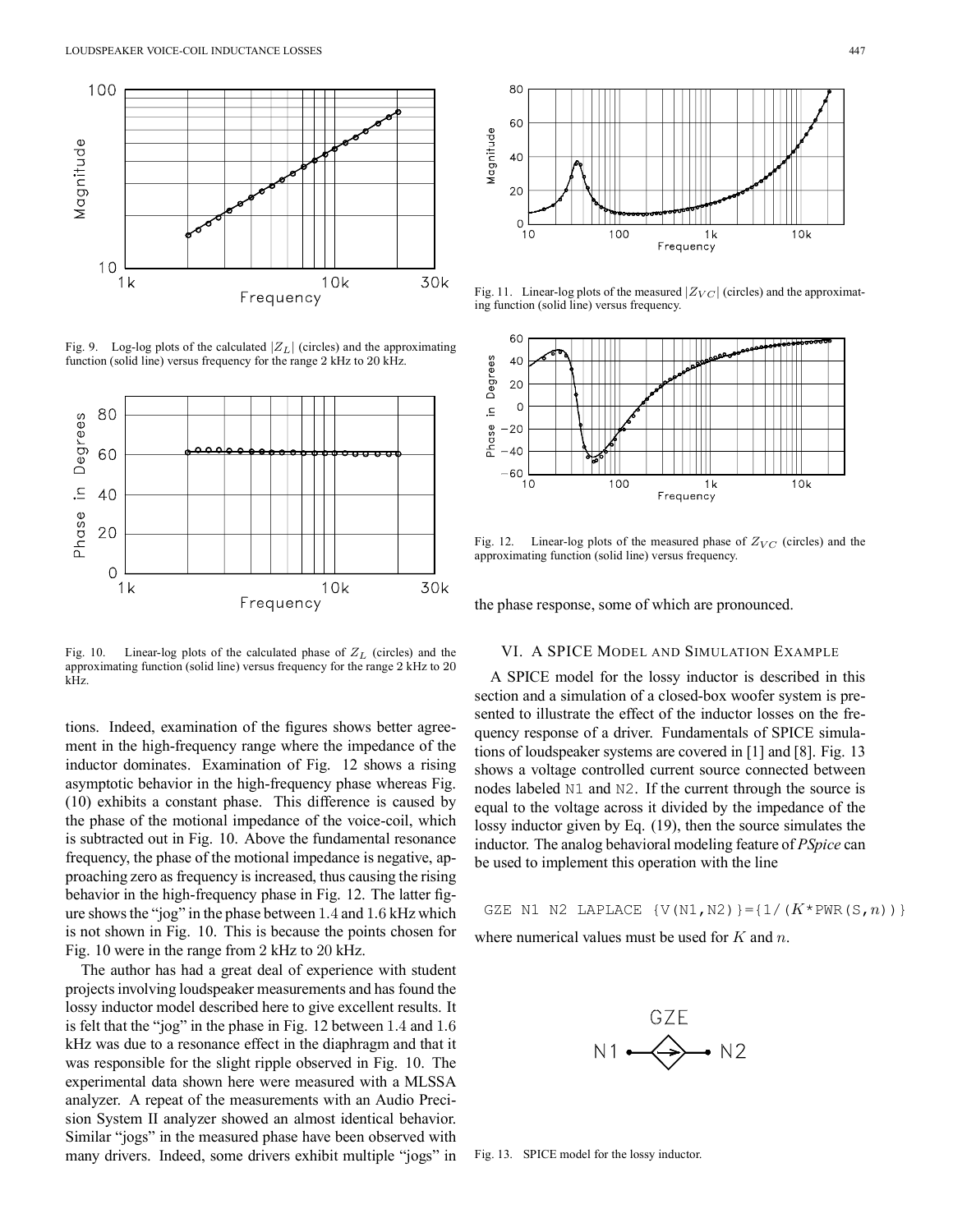The SPICE circuit for the simulation is shown in Fig. 14. A 15 inch driver in a 2 foot<sup>3</sup> box having a Butterworth alignment with a lower −3 dB cutoff frequency of 40 Hz is assumed. The driver parameters are: voice-coil resistance  $R_E = 7 \Omega$ , motor product  $B\ell = 21.6$  T·m, diaphragm mass  $M_{MD} = 197$ grams, suspension resistance  $R_{MS} = 8.07$  N·s/m, suspension compliance  $C_{MS} = 4.03 \times 10^{-4}$  m/N, and diaphragm piston area  $S_D = 0.0707$  m<sup>2</sup>. The box parameters are: acoustic mass  $M_{AB} = 5.77$  kg/m<sup>4</sup>, acoustic resistance  $R_{AB} = 1780$  N·s/m<sup>5</sup>, and acoustic compliance  $C_{AB} = 4.03 \times 10^{-7}$  m<sup>5</sup>/N. The resistor  $R_{AL}$  is necessary to prevent a floating node in SPICE. Its value was chosen to be  $4 \times 10^6$  N·s/m<sup>5</sup>, which is large enough to be considered an open circuit in the frequency response calculations. This resistor can be considered to model air leaks in the enclosure. The front air-load mass parameters are  $M_{A1} = 2.13$  kg/m<sup>4</sup>,  $R_{A1} = 2540$  N·s/m<sup>5</sup>,  $R_{A2} = 5760$ N·s/m<sup>5</sup>, and  $C_{A1} = 1.43 \times 10^{-7}$  m<sup>5</sup>/N.



Fig. 14. SPICE circuit for the example simulation.

The SPICE deck for the simulation is given in Table I. The lossy inductor is modeled by the voltage-controlled current source GZE between nodes 2 and 3. The current through GZE, i.e. through  $L_E$ , is given by the voltage  $\nabla(2,3)$  divided by  $K^*$ PWR(S, n), where S is the complex frequency and numerical values must be supplied for K and n. The  $+$  sign on the line below  $GZE$  indicates a continued line. Five values of n between 1.0 and 0.5 were chosen for the simulations. The values are  $n = 1, 0.875, 0.75, 0.625,$  and 0.5. For  $n = 1$ , the value  $K = 0.001$  was used, corresponding to a lossless inductor with a value of 1 mH. For the other values of  $n, K$  was computed so that the SPL curves intersect at the frequency for which  $|R_E + K (j\omega)^n| = 3R_E$ . This choice was made because it results in an intersection point at a frequency that is approximately the geometric mean of 1 kHz and 10 kHz, i.e. midway between these frequencies on a log scale. The K values are  $K = 0.001, 0.00322, 0.0104, 0.0336,$  and 0.110.

The on-axis  $SPL$  at 1 meter is given by [1]

$$
SPL = 20 \log \left( \frac{\rho_0 f U_D}{p_{\text{ref}}} \right) \tag{31}
$$

where  $\rho_0 = 1.18 \text{ kg/m}^3$  is the density of air, f is the frequency,  $U_D$  is the volume velocity output from the diaphragm, and  $p_{ref} = 2 \times 10^{-5}$  Pa is the reference pressure. The *SPL* can

TABLE I SPICE DECK FOR THE CLOSED BOX SIMULATION

| CLOSED-BOX SIMULATION                    | *ACOUSTICAL CIRCUIT    |
|------------------------------------------|------------------------|
| *ELECTRICAL CIRCUIT                      | <b>FSDUD 13 10 VD2</b> |
| VEG 1 0 AC 1V                            | $+707E-4$              |
| RE 1 2 7                                 | LMA1 10 12 2.13        |
| GZE 2 3 LAPLACE {V(2,3)} RA1 10 11 25400 |                        |
| $+=$ {1/( $K^*$ PWR(S,n))}               | RA2 11 12 5760         |
| HBLUD 3 4 VD2 21.6                       | CA1 10 11 0.143E-6     |
| VD1 4 0 AC 0V                            | LMAB 13 14 5.77        |
| *MECHANICAL CIRCUIT                      | RAB 14 15 1780         |
| HBLIC 5 0 VD1 21.6                       | CAB 15 0 403E-9        |
| LMMD 5 6 0.197                           | RAL 15 0 4E6           |
| RMS 6 7 8.07                             | VD3 12 0 AC 0V         |
| CMS 7 8 403E-6                           | .AC DEC 50 10 1E4      |
| ESDPS 8 9 10 13 707E-4                   | . PROBE                |
| 0 AC 0V<br>VD29                          | . END                  |
|                                          |                        |

be displayed in the PROBE graphics routine of *PSpice* with the line  $[1]$ 

20\*LOG10(59E3\*FREQUENCY\*I(VD3))

where  $I(VD3)$  is the current through the voltage source  $VD3$ , which is analogous to the volume velocity  $U_D$ .

Simulations of the on-axis SPL at 1 meter are shown in Fig. 15. The plots show that the flattest overall response is obtained with the lossless inductor, i.e. the curve labeled  $n = 1$ . As the losses increase, the flat midband region disappears and the curves become depressed above the fundamental resonance frequency. It is tempting to conclude from this figure that the inductor losses should be minimized for the best response. However, the curves for the lower values of  $n$  are calculated for a larger value of K. If K is not increased as  $n$  is decreased, the inductor impedance decreases with  $n$  and the width of the flat midband region increases.



Fig. 15. Simulated  $SPL$  responses for five values of n and K.

Corresponding plots for the magnitude of the voice-coil impedance are shown in Fig. 16. This is displayed in the PROBE graphics routine of *PSpice* with the line 1/I(VD1), i.e. the source voltage (1 V) divided by the current through the voltage source VD1, which is the voice-coil current.